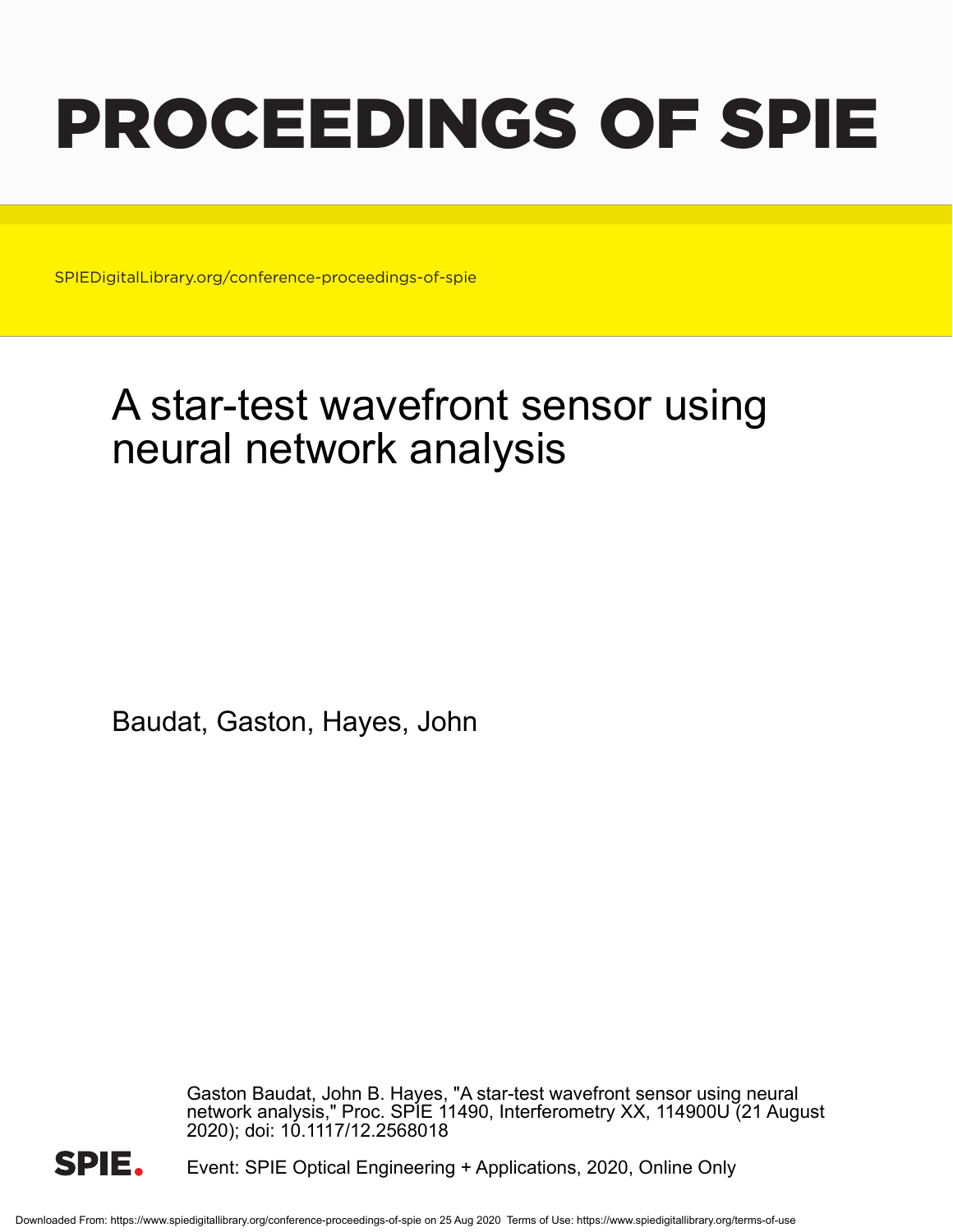#### **A Star-Test Wavefront Sensor Using Neural Network Analysis**

Gaston Baudat<sup>1</sup> and John B. Hayes<sup>2</sup>

<sup>1</sup>Innovations Foresight, LLC., 24 Ramblewood Drive, Glenmoore, PA. 19343, USA

<sup>2</sup>Adjunct Research Professor, Wyant College of Optical Sciences, The University of Arizona, 1630 E. University Blvd., Tucson, Arizona 85721, USA

**Abstract:** We describe a new, simple wavefront sensing method that uses a single measurement of a defocused star and a neural network to determine low-order wavefront components. The neural net is trained on computed diffracted star image data at 640 nm to output annular Zernike terms for an obscured circular aperture over a discrete range of all values. In the context of an actual star, the neural-net also provides the Fried's parameter as an estimation of atmospheric turbulence. It is shown that the neural-net can produce a robust, high accuracy solution of the wavefront based on a single measurement. The method can also be used to simultaneously determine both on-axis and fielddependent wavefront performance from a single measurement of stars throughout the field. The prototype system can run at a rate of about 1 Hz with Python interpreted code, but higher speeds, up to video rates, are possible with compilation, proper hardware and optimization. This technique is particularly useful for low-order active-optics control and for optical alignment. A key advantage of this new method is that it only requires a single camera making it a simple cost-effective solution that can take advantage of an existing camera that may already be in an optical system. Results for this method are compared to high-precision interferometric data taken with a 4D Technology, PhaseCam interferometer and with an Innovations Foresight StarWave Shack Hartmann sensor from ALCOR SYSTEM under well-controlled conditions to validate performance. We also look at how the system has been implemented to use starlight for aligning multiple mirror telescopes in the presence of atmospheric seeing.

#### **1. INTRODUCTION**

Astronomers have used defocused star images to perform telescope alignment and to estimate optical performance for a long time [1]. The classical star test adds a defocus bias to the test wavefront, which defines the amount of aberration that can be detected without ambiguity. The minimum defocus required is function of the amplitude of higher order aberrations. The defocus bias determines the sign of defocus and also limits the amount of defocus relative to the bias term that can be accurately estimated. The method is related to curvature wavefront sensing and relies on the fact that if the total aberration is smaller than the defocus bias, the resulting diffraction pattern displayed in the defocused PSF image is unique for any arbitrary combination of aberration components in the wavefront. Methods for visually estimating the optical performance of telescopes using star testing have been formalized [2] and methods to use digital imaging of star images to more accurately reconstruct wavefront data have been ongoing.

Roddier and Roddier [3] developed an iterative method of estimating the wavefront in the pupil from differential star image data taken nearly simultaneously on either side of the best focus position in order to cancel out scintillation. This approach can reconstruct the full wavefront but the results are sensitive to factors such as noise and the initial input conditions and it requires a configuration that allows nearsimultaneous data collection. Furthermore, solving the irradiance transport equation using iterative numerical techniques is prone to local minima and convergence issues, especially when the aberrations are large. In spite of these difficulties, this approach has been used successfully for astronomical adaptive and active optical systems.

Hickson [4,5] shows that under some conditions, a single defocused image of a point source contains enough information to uniquely determine the phase of an incident wavefront. Hickson demonstrates

> Interferometry XX, edited by Michael B. North Morris, Katherine Creath, Rosario Porras-Aguilar, Proc. of SPIE Vol. 11490, 114900U· © 2020 SPIE · CCC code: 0277-786X/20/\$21 · doi: 10.1117/12.2568018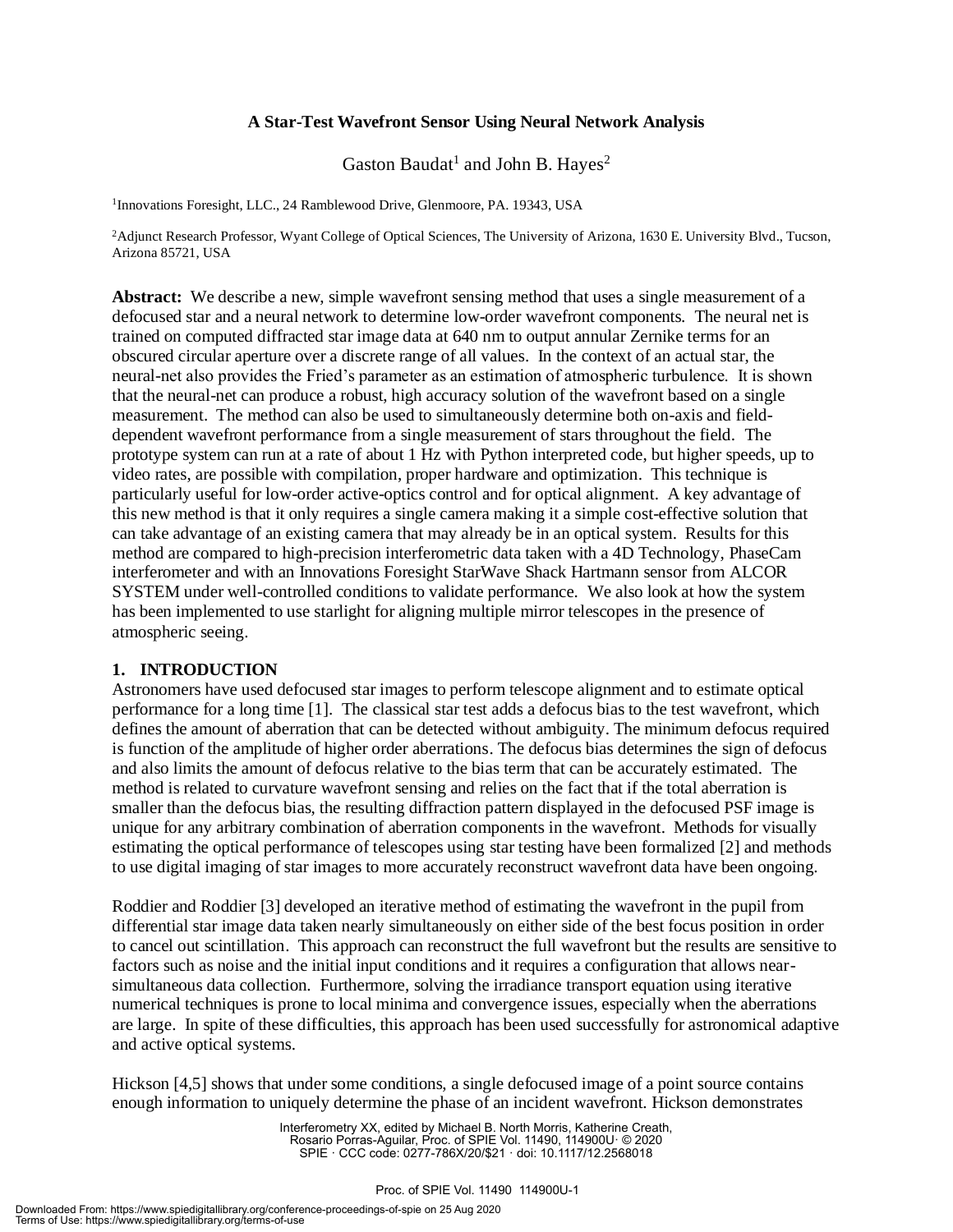analyzing curvature components of the intensity distribution across a defocused spot allows retrieval of wavefront curvature, tilt, and spherical aberration. A key difficulty of these approaches is that there is no closed form solution for working backwards from the defocused image to the initial wavefront.

Yobei, et al. [6] introduced the use of deep learning to wavefront sensing methods to address these limitations. They used a spatial light modulator to create learning data from an actual physical system for neural network (NN) training but did not solve the problem for general data analysis--and as the authors pointed out, "It is also important to compare the DLWFS [deep learning wavefront system] with conventional wavefront sensors to validate its usefulness as a practical replacement."

A key advantage of the AI approach over curvature wavefront sensing methods [3] is that it provides a direct solution of the Zernike coefficients or Seidel wavefront coefficients, including the defocus term, using a direct feedforward neural network. Therefore, after training, there are no iteration or convergence considerations when solving for the wavefront. In our work, the NN was trained to learn an inverse function, typically the Zernike coefficients, or any other relevant figure of merit, starting from the defocused point spread function (PSF) computed from diffraction theory. Once trained, the AI system can be used directly on many other applications without retraining. In its simplest form, the AI hardware is just a camera taking defocused images of a single point source. However, with the appropriate synthetic data, many types of source and optical layouts can be considered, such multi-point sources for simultaneously evaluating both on and off-axis wavefront performance, as well as extended sources when required.

It is important to understand that neural networks do not necessarily converge to a perfect analytic solution even in a context of a well-posed problem; instead, the network is "trained" to produce "a likely result", which raises questions about the ultimate repeatability and accuracy of the output as well as about the factors that might affect the output. Therefore, a key motivation of this work is to explore how well this approach agrees with other, more well-established metrology methods such as digital interferometry and Shack Hartmann wavefront sensors. We also explore some of the factors that affect the accuracy and precision of the results. Finally, we will take a look at how the system can be implemented to work in the presence of atmospheric seeing using an actual star.

#### **2. METHODOLOGY**

The far field, intensity distribution of the monochromatic point spread function (PSF) is given by the square modulus of the two-dimensional Fourier transform of the complex pupil function:

$$
PSF(u,v) = |\mathcal{FF}\{(t(x,y))\}|^2.
$$
 [1]

The complex pupil function  $(t(x,y))$  contains information about the shape of the pupil, the transmission function and optical phase in the pupil. In general, the complex pupil function is defined as follows:

$$
t(x, y) = t_0(x, y)e^{i\varphi(x, y)}
$$
 [2]

where:  $t_0(x, y) =$  pupil amplitude transmission function,  $\varphi(x, y)$  = the pupil phase function =  $2 \pi W(x, y)/\lambda$ , and  $W(x, y)$  = wavefront departure from the reference sphere.

With the required scaling factors, the PSF for an axially symmetric system becomes:

$$
PSF(r') = \frac{I_0}{(\lambda f)^2} |T(\rho)|_{\rho = r'}^2 / \lambda f
$$
 [3]

Where:

 $I_0$  = the irradiance in power/area incident on the pupil,

#### Proc. of SPIE Vol. 11490 114900U-2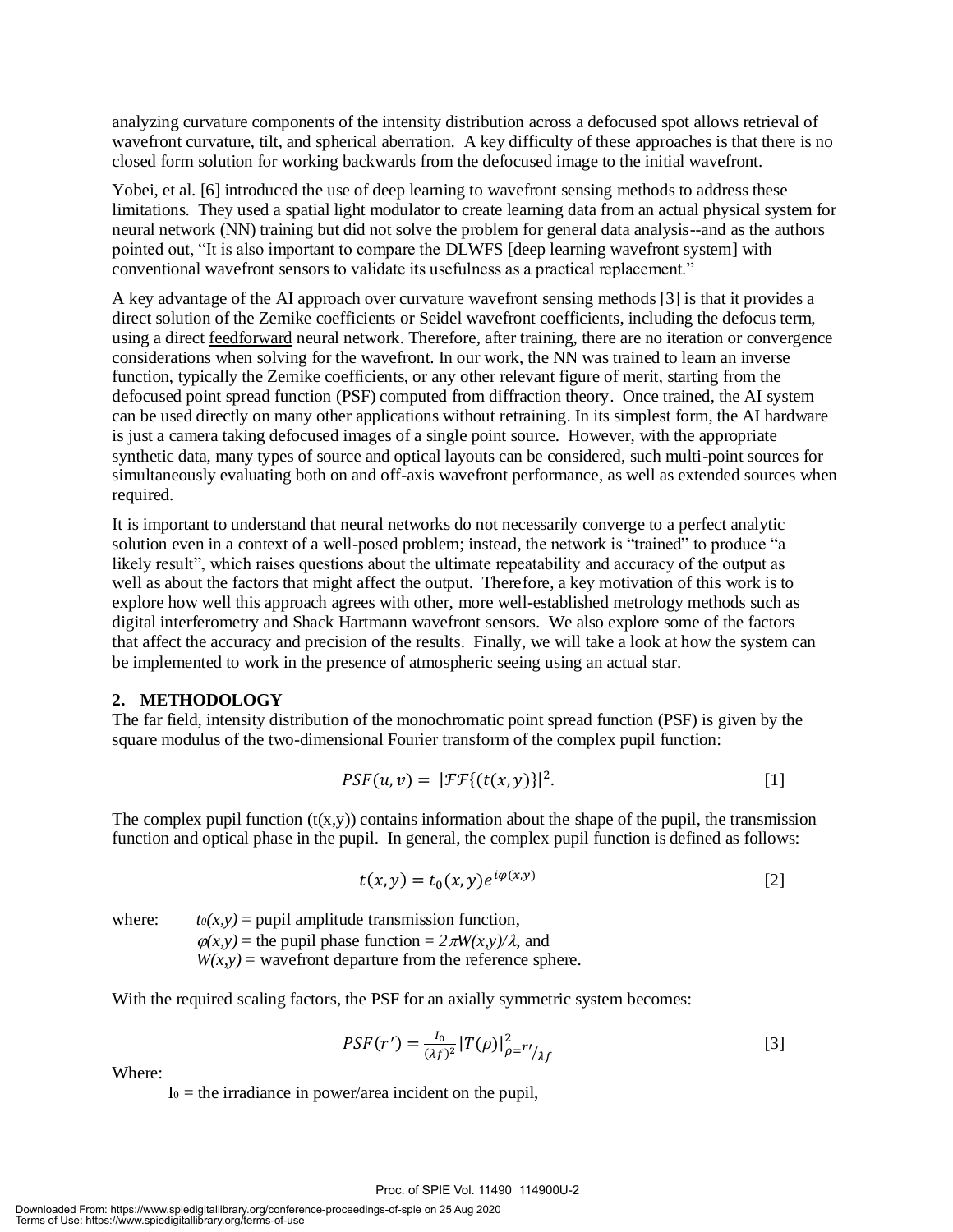$\lambda$  = operating wavelength,  $f = focal length$ , r'= radial coordinate in the focal plane,  $T(\rho) = \mathcal{F}\{t(r)\}$  = Radial Fourier transform (Hankel transform) of the complex pupil function.

For a circular, unobscured aperture, the amplitude transmission function (*t0*) is given by the cylinder function, which is defined as:

$$
cyl(r) = \begin{cases} 1, & 0 \le r < 1/2 \\ \frac{1}{2}, & r = 1/2 \\ 0, & r > 1/2 \end{cases}
$$
 [4]

Using equation [3], it is straightforward to numerically compute the monochromatic PSF for any phase distribution in the pupil. Baudat [7] has shown how the input data can be normalized and sampled for general application to any optical system.

In practical terms, it is useful to use the radial annular Zernike polynomials to construct a limited set of aberrations most appropriate for the application. For example, this approach is particularly useful for aligning many types of two-mirror telescope systems where minimizing on-axis coma insures optimum secondary mirror alignment and minimizing spherical optimizes mirror spacing. It is also useful to be able to identify astigmatic and trefoil terms to optimize field performance and to identify potential mechanical mounting stress. For this purpose, it is sufficient to train the NN to identify only the 9 Zernike terms shown in Table 1. Obviously, this is not a limitation of the method, which could be trained to identify higher order terms and atmospheric seeing parameters. The only limitation relates to the size of the neural-net database and the amount of time required for computing the input data and training the system.

| <b>Name</b>             | Index        | <b>Radial Annular Polynomials</b><br>$0 < r < 1$ $0 < \epsilon < 1$<br>$0 \leq \theta \leq 2\pi$                                         |  |  |
|-------------------------|--------------|------------------------------------------------------------------------------------------------------------------------------------------|--|--|
| Defocus                 | $Z_{3}$      | $(2r^2 - 1 - \varepsilon^2)/(1 - \varepsilon^2)$                                                                                         |  |  |
| Vertical<br>astigmatism | $Z_4$        | $\left(r^2/\sqrt{1+\epsilon^2+\epsilon^4}\right)\cos(2\theta)$                                                                           |  |  |
| Oblique<br>astigmatism  | $Z_{5}$      | $\left(r^2/\sqrt{1+\epsilon^2+\epsilon^4}\right)\sin(2\theta)$                                                                           |  |  |
| Horizontal coma         | $Z_{6}$      | $[3r^3(1+\epsilon^2)-2r(1+\epsilon^2+\epsilon^4)]/[(1-\epsilon^2)\sqrt{(1+\epsilon^2)(1+4\epsilon^2+\epsilon^4)}]cos(\theta)$            |  |  |
| Vertical coma           | $Z_{7}$      | $[3r^3(1+\epsilon^2)-2r(1+\epsilon^2+\epsilon^4)]/\left[(1-\epsilon^2)\sqrt{(1+\epsilon^2)(1+4\epsilon^2+\epsilon^4)}\right]sin(\theta)$ |  |  |
| Primary spherical       | $Z_{\rm g}$  | $(6r^4 - 6r^2(1+\epsilon^2) + 1 + 4\epsilon^2 + \epsilon^4)/(1-\epsilon^2)^2$                                                            |  |  |
| Oblique<br>trefoil      | $Z_{\alpha}$ | $\left[ r^3 / \sqrt{1 + \epsilon^2 + \epsilon^4 + \epsilon^6} \right] \cos(3\theta)$                                                     |  |  |
| Vertical<br>trefoil     | $Z_{10}$     | $\left[r^3/\sqrt{1+\epsilon^2+\epsilon^4+\epsilon^6}\right]sin(3\theta)$                                                                 |  |  |
| Secondary<br>spherical  | $Z_{15}$     | $[(20r^6-30r^4(1+\epsilon^2)+12r^2(1+3\epsilon^2+\epsilon^4)-(1+9\epsilon^2+9\epsilon^4+\epsilon^6)]/(1-\epsilon^2)^3$                   |  |  |

**Table 1** Definition of the nine radial annular Zernike terms using the Wyant-Creath [8] numbering convention, following Mahajan's [9] definitions. These are the terms used for generating synthetic data and for training the AI system described here with  $\varepsilon = 0$  for the optical bench experiments.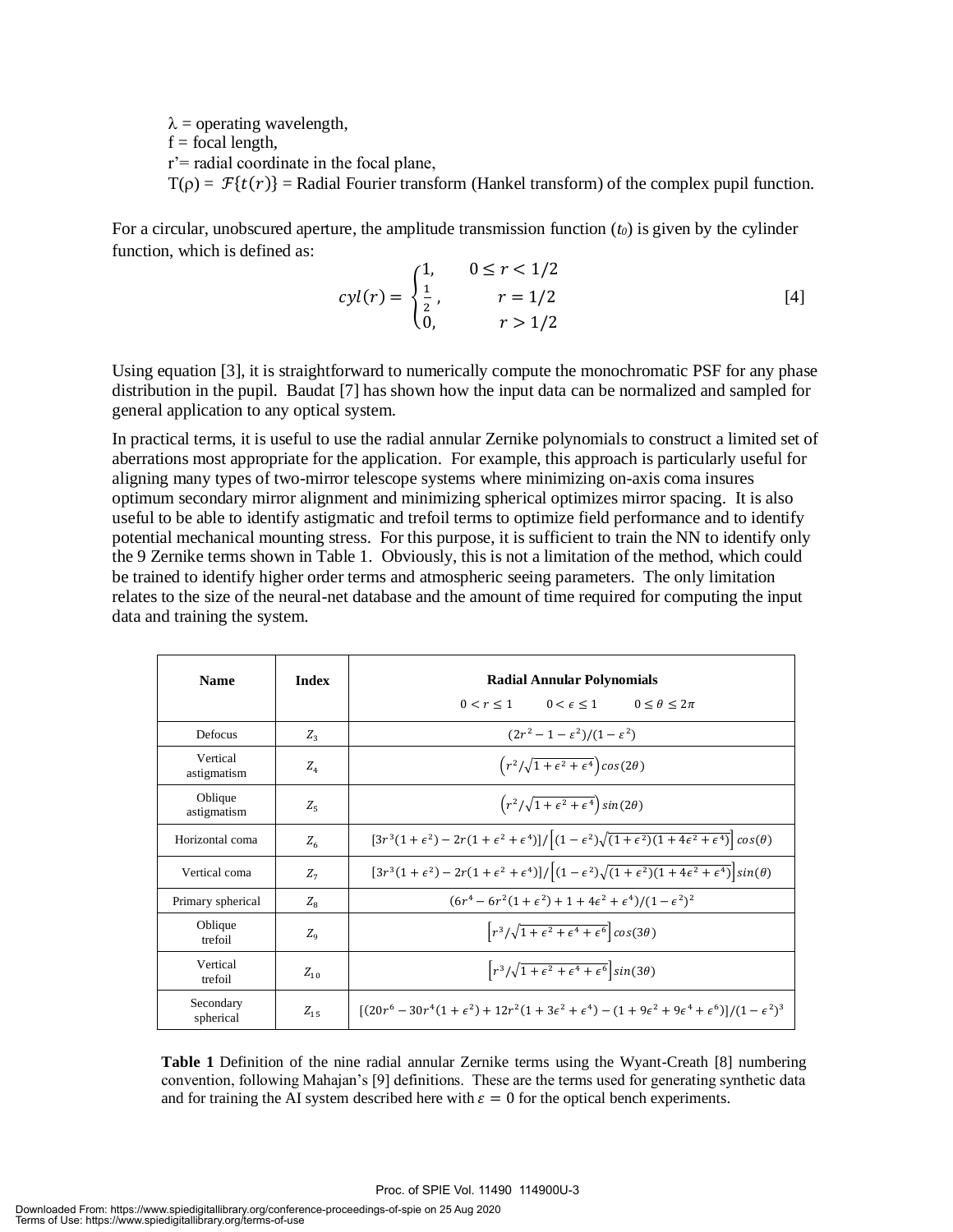A limit of +/-0.25 rms waves was placed on each Zernike term and even with just 9 terms, the number of images that has to be computed can become quite large if a uniform variation of each value were required across the range. For example, if the desired step size is set at 0.005 waves, each term would generate 100 sample values and the database would require  $10^{10}$  entries. Fortunately, a NN does not require uniformly spaced sampling to produce a high-resolution result since the function to be learned is smooth and continuous by nature. Instead, the database is simply filled with randomized values across the range of possibilities for each Zernike term using a total of 300,000 to 600,00 entries. The time needed to compute the data and train the NN is on the order of 20+ hours. However, once trained, the neural net runs at a rate of about 1 Hz on a mid-level Windows PC running Python interpreted code. Video rates, are possible with compilation, dedicated hardware and optimization. Figure 1 shows the basic steps used to load and train the neural network.



**Figure 1.** The basic steps for loading data and training the neural network (NN) to recognize 9 Zernike terms. The training data can also include atmospheric parameters and for the effects of nonpoint sources.

#### **3. OUTPUT VALIDATION AND DISPERSION**

Once the AI system is trained, a second independent set of defocused spots computed from randomized Zernikes were generated to test the output dispersion for each term. Table 2 compares the results for 25,000 randomized test cases using 256 x 256 pixel images and 128 x 128 pixel images. The data shows that training the NN with 256 x 256 pixel images produces an output with an average uncertainty of about +/- 10 milli-waves. With 128 x 128 pixel data, the uncertainty increases by about  $30\%$  to  $+/- 13$  milli-waves. For many applications that require higher computational speed, less memory and may not be impacted by slightly greater uncertainty, using a smaller data set may be a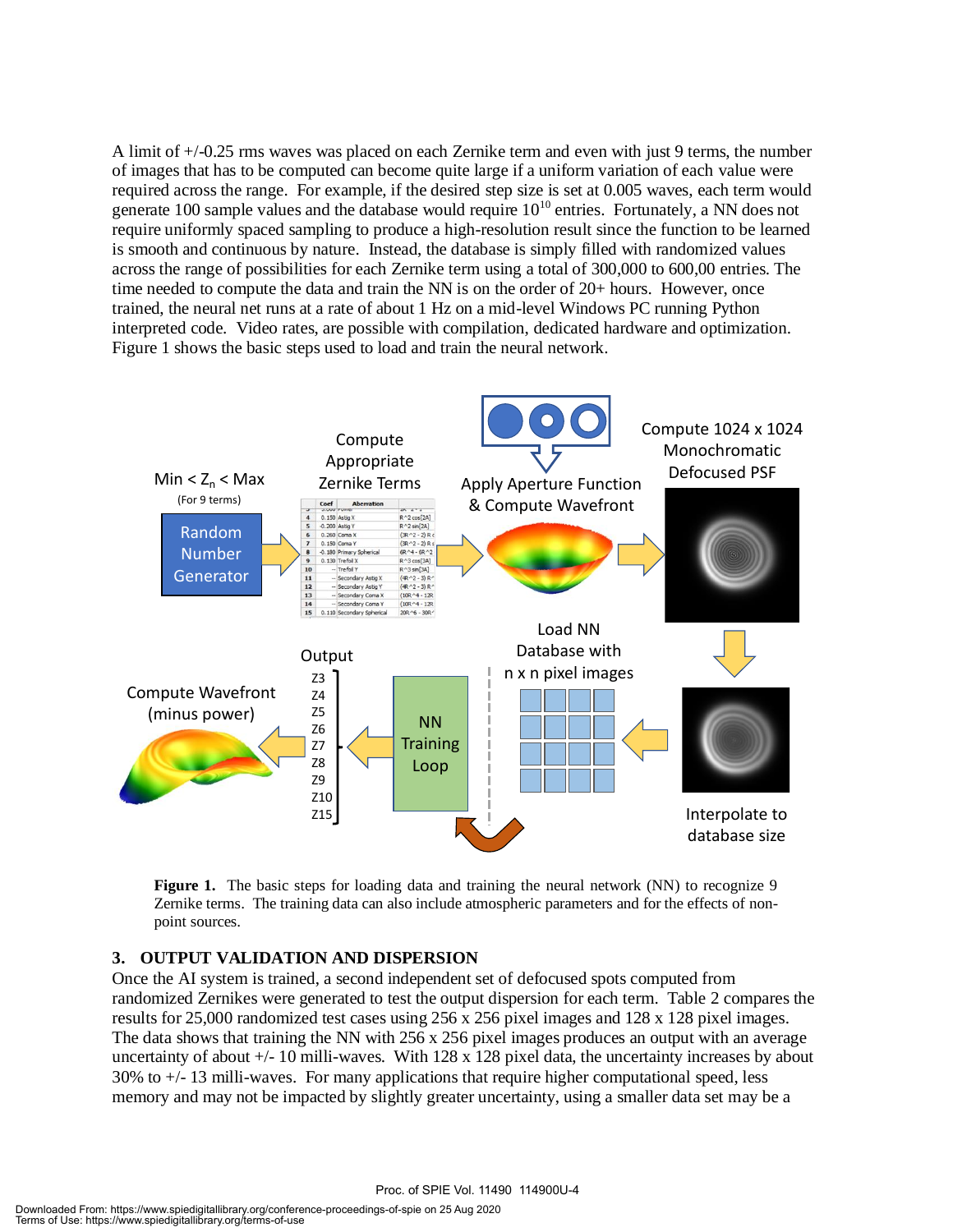viable option. Given the small irradiance differences between spot images separated by only 0.01 waves, the AI solution demonstrates remarkable sensitivity to small changes in the test data.

| Term                | Zernike         | 256x256 | 128x128 |
|---------------------|-----------------|---------|---------|
| <b>Defocus</b>      | Z <sub>3</sub>  | 9.0     | 10.0    |
| Spherical           | Z8              | 9.0     | 9.0     |
| Astig X             | Z4              | 12.0    | 15.0    |
| <b>Astig Y</b>      | Z <sub>5</sub>  | 7.0     | 20.0    |
| Coma X              | Z6              | 11.0    | 17.0    |
| Coma Y              | Z7              | 11.0    | 11.0    |
| <b>Trefoil X</b>    | Z9              | 11.0    | 17.0    |
| <b>Trefoil Y</b>    | Z <sub>10</sub> | 14.0    | 11.0    |
| Secondary Spherical | Z15             | 8.0     | 8.0     |
| Average             | 10.2            | 13.1    |         |
| <b>Median</b>       | 11.0            | 11.0    |         |

**Table 2** AI output dispersion expressed as the rms variation in output over 25,000 test cases for 9 individual Zernike terms with 256x256 and 12x128 pixel data sets in units of milliwaves (mw). The uncertainty of the magnitude of the astigmatic, comatic, and trefoil terms will simply be given by the quadrature sum of x,y components.

#### **4. COMPARISON TO INTERFEROMETRY**

The important question is: How well does the AI result compare to other methods? In order to compare measurements from different techniques, the simple test bench shown in figure 2 was used to measure a simple cemented achromat in double pass. The source is a white light LED with a diffuser to help completely illuminate the full F/12.5 exit pupil through a 10-micron pinhole. Light from the pinhole is reflected from a high quality, 2-micron thick, 50:50 pellicle beam splitter to a cemented achromat (Edmund 25 mm diameter x 300 mm FL, mounted with a 24 mm clear aperture.). The spacing is adjusted to collimate the output so that it can be reflected in double-pass back through the lens and focused on a 16 Mpx, ZWO ASI1600MM CMOS monochrome camera. By slightly defocusing the spot a fixed amount, data from the camera feeds the AI network, which outputs 9 Zernike terms. A 3-mm thick broadband red filter is positioned in front of the camera to limit the spectral bandwidth.



**Figure 2.** The test bench used to measure the wavefront. The color filters used in this work are 3 mm thick and introduce 0.6 milliwaves of spherical aberration on-axis at F/12.5 so the impact on the results is negligible. The 50:50 pellicle beam splitter is 2 microns thick, which may introduce a minor anamorphic error into the reflected illuminating beam. Its effect on the transmitted beam will be negligible.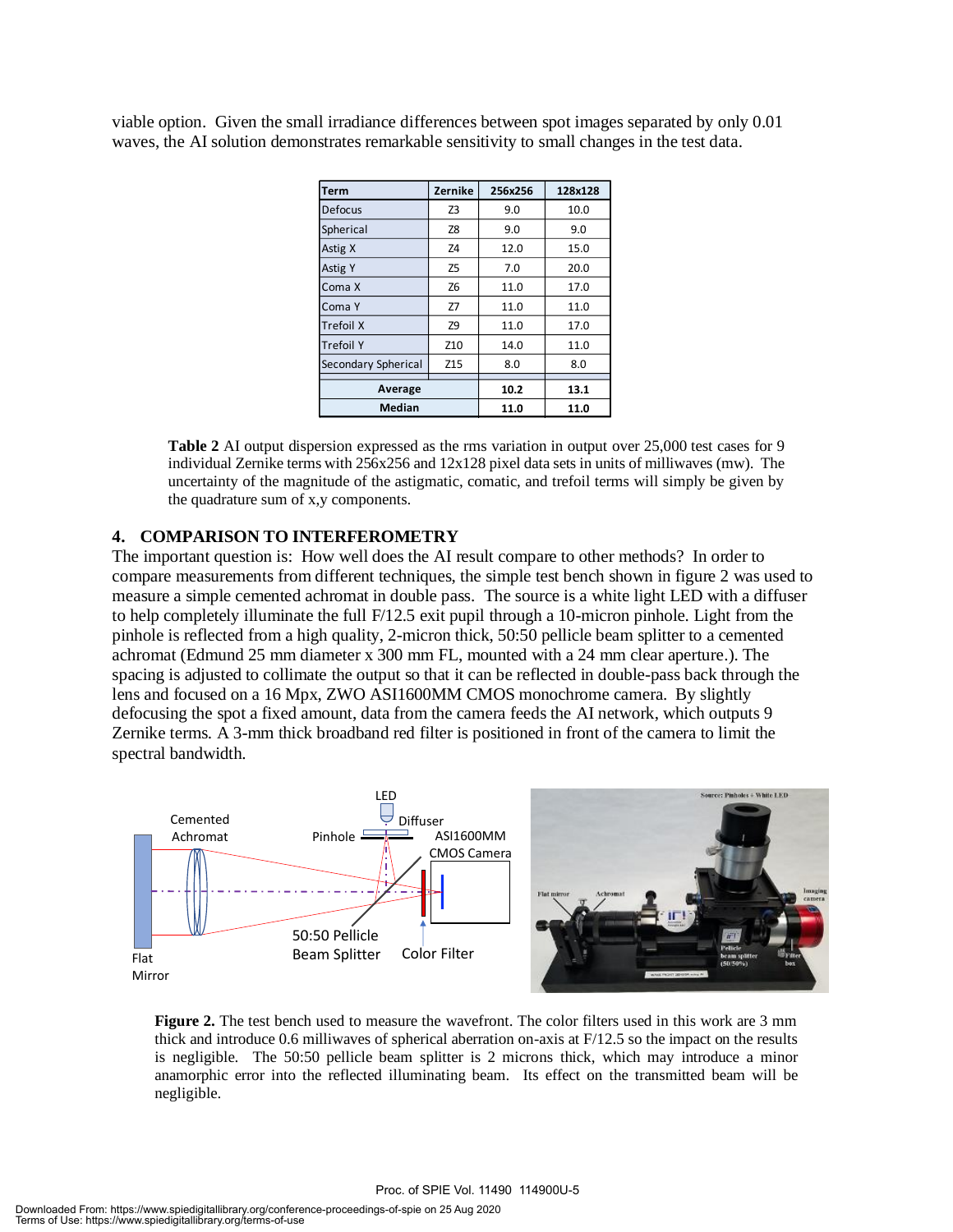It should be noted that while the 25.4 mm pellicle beam splitter is nominally flat, the flatness specification for these type of beam splitters is typically in the range of 0.5–1.0 waves over the full aperture. In this case, less than about 2.5 mm of the full aperture is illuminated by the F/12.5 test beam, which may still introduce a small anamorphic error into the test wavefront. There was no attempt to fully characterize this particular limitation because it should have a relatively minor effect on the results. Furthermore, any errors introduced in the transmitted beam should be negligible for our purposes here.

By simply removing the ZWO camera from the test bench, an interferometer or a Shack-Hartmann sensor could be used to measure the same wavefront to allow direct comparison between measurement methods. The interferometer used was a 4D Technology model 6000 PhaseCam [ref 10-13] with a F/10 diverger lens. The PhaseCam is a polarization Twyman-Green type interferometer with a fiberfed, single-mode stabilized HeNe laser source. It makes single-fame phase measurements with exposures as short as 20 micro-seconds, which makes it very insensitive to mechanical vibration and allows wavefront averaging to reduce uncertainty due to uncorrelated random errors such as those introduced by air turbulence [ref 14].

Measurements were made of both the basic, on-axis wavefront and of the wavefront created by mechanically distorting the return mirror. Some uncertainty in the angular orientation of the data was introduced by removing and replacing the ZWO camera but we have attempted to minimize that effect to less than 5 degrees in the data presented here.

The PhaseCam was configured to average 32 phase individual measurements to time average small statistically random errors that may be introduced by air turbulence. The small air path, a cloth shroud, and signal averaging reduced the uncertainty in the measurement due to air turbulence to less than +/- 0.005 waves. The AI measurements were made using 2-second exposures to time average any residual turbulence in the system. Finally, the absolute accuracy of the PhaseCam data was checked against a fast calibration test sphere. Figure 3 shows that uncalibrated absolute accuracy of the PhaseCam was better than about +/- 0.01 waves over the F/12.5 beam using the 9 Zernike terms of interest.



**Figure 3.** PhaseCam measurements of a  $1/20$  wave, certified calibration sphere over f/12.5. A) Raw wavefront data, B) The wavefront derived from the 9 Zernike terms used by the AI system.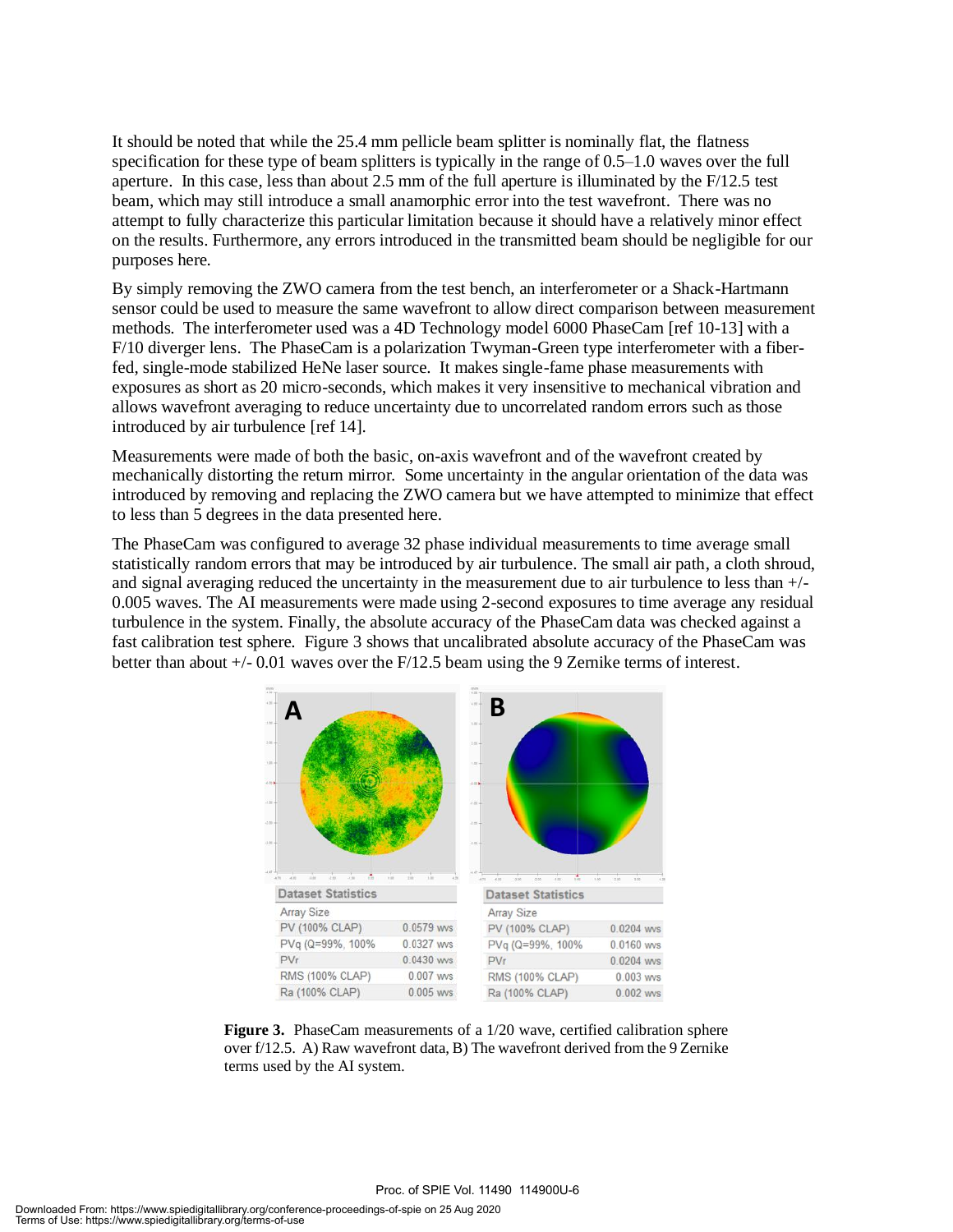Figures 4 and 5 show the results for the two methods for measurements of the system with the return mirror mechanically distorted and relaxed to its nominally flat surface. The PV and rms values are quite close but there is noticeable disagreement in both the third order coma and spherical aberration terms. For the relaxed flat mirror the third order coma is  $45 \text{mw}$  larger with the AI method, while  $3^{\text{rd}}$ order spherical is 91mw larger with the opposite sign from the AI data, which is pretty much the same absolute difference as in the measurements of the warped mirror. From those two parameters, there appeared to be a clear systematic difference between interferometry and the AI results.



**Figure 4.** Comparison of initial results (in milliwaves) of a mechanically **distorted** mirror with 10-micron pinhole and broadband red filter AI source. PhaseCam data taken at 633 nm. These contour plots were derived from the measured Zernike coefficients and scaled with the same colors for direct comparison. SA3, CMA3, and ASTG3 are the primary 3<sup>rd</sup> order Seidel aberrations.



**Figure 5.** Comparison of initial results (in milliwaves) of **relaxed, flat** mirror with 10-micron pinhole and broadband red filter for the AI source. PhaseCam data taken at 633 nm. These contour plots were derived from Zernike data and scaled with the same colors for direct comparison. SA3, CMA3, and ASTG3 are the primary 3rd order Seidel aberrations.

To get at the cause for this discrepancy, we have to remember that there are two fundamental differences between the PhaseCam and AI measurements. First, the PhaseCam uses a monochromatic laser for a direct measurement of the wavefront, while AI was done with a red broadband source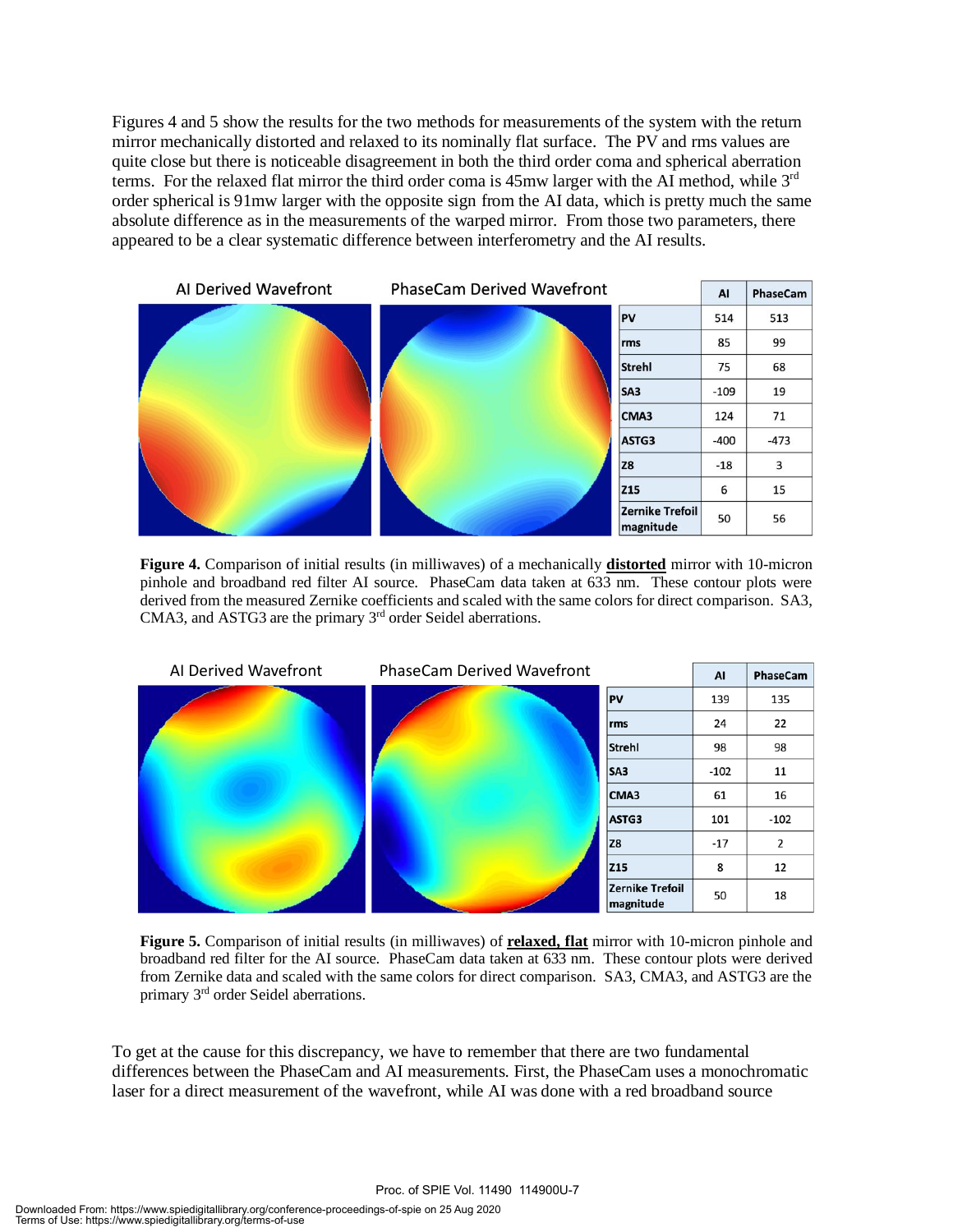centered at 640nm with a bandwidth of 120nm. Second, the AI system used a 10-micron pinhole that is incoherently illuminated even though the synthetic training data was computed for a monochromatic point source. Therefore, we suspected that the differences are due to the polychromatic and extended nature of the source. Indeed, we found that by simply replacing the 10 microns pinhole with a 5 microns pinhole using the same red filter on-axis leads to an immediate reduction in the measured value of SA3 by a factor of about two.



**Figure 6.** Computed defocused PSFs (3 waves rms = 10.4 waves pv, 1024 x 1024 pixels) @640nm of diffraction limited (no aberration) using a point source (top image) and a 10 microns pinhole with simulated incoherent illumination (bottom image). The bottom spot was computed by incoherently summing the pattern from one point source at the center and 8 equally spaced point sources around the edge of a 10-micron pinhole. The AI system is easily able to detect this level of difference between the spots, which can introduce errors into the output.

To confirm this idea, we generated a new NN data set assuming an incoherently illuminated 10-micron pinhole. An incoherent model was then created by simply incoherently summing the point response over a central point and at 8 equally spaced points around the circumference of the 10-micron pinhole. Figure 6 shows a simulation of a monochromatic sources at 640nm with a point source compared to a 10-micron incoherently illuminated pinhole. We can clearly see the impact on the irradiance distribution by using an incoherent 10-micron pinhole--even though it is only about *half* the 19.5 micron diameter of the Airy disk at F/12.5.

Figure 7 shows the results of new measurements, on axis with a relaxed mirror, from an AI system trained to use a 10-micron incoherent pinhole and a physical  $7$ nm H $\alpha$  narrowband filter centered at 656 nm in front of the camera. Clearly, this improves the agreement for the spherical aberration terms and brings it to within the uncertainty between the two measurements, which is in the range of  $+/-15$ milliwaves. These particular measurements were made independently under different conditions so it's difficult to definitively sort out the remaining minor disagreement in field terms due to small difference in the field angles. Clearly, the sensitivity of the AI system is high enough to warrant care in accurately computing the training database to take into account the expected measurement conditions along with the accuracy requirements.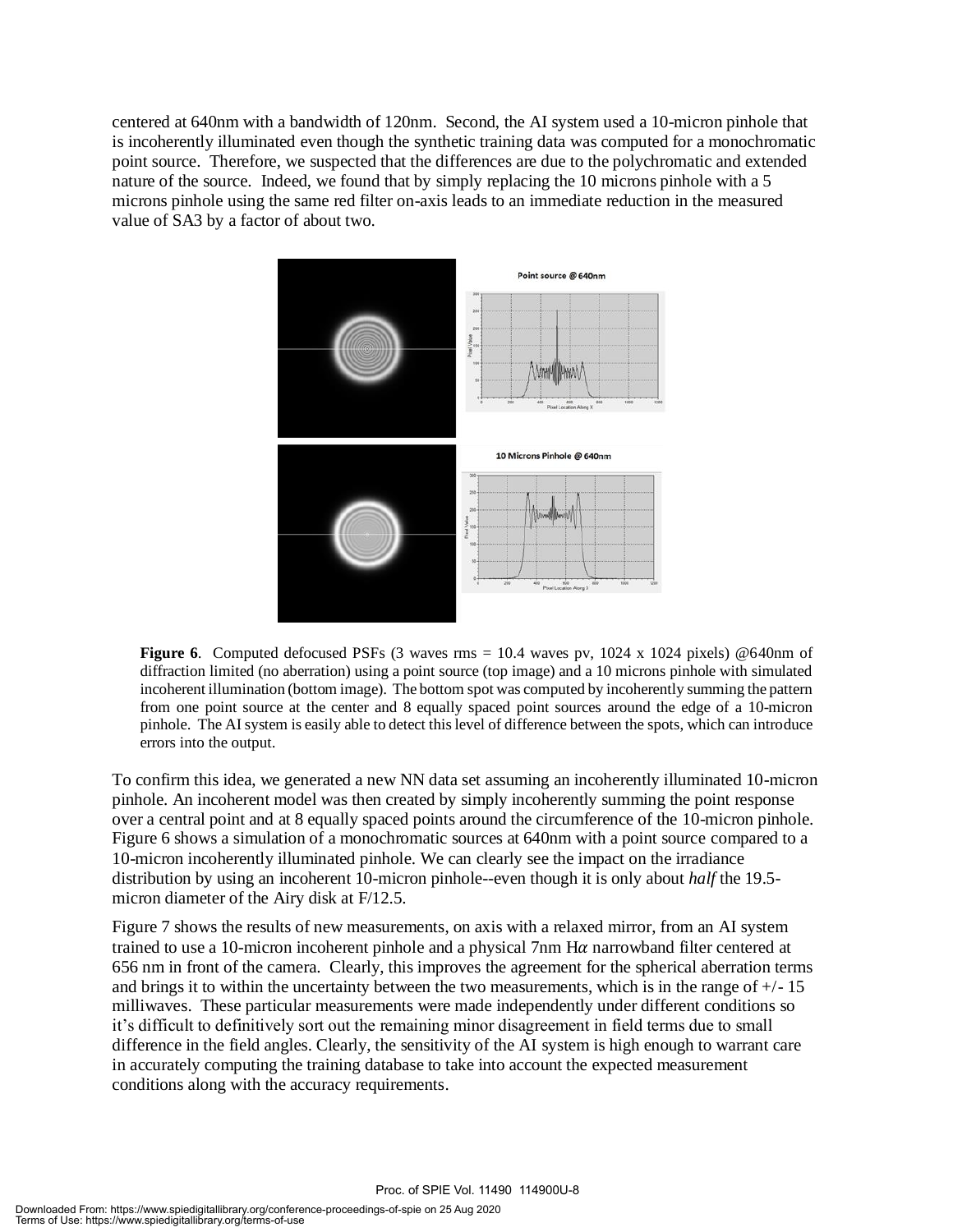

**Figure 7.** Comparison of initial relaxed mirror measurements (in milliwaves) using 10-micron pinhole and a narrowband red filter at 656 nm (7 nm bandpass) in front of the camera with simulated 10-micron database and PhaseCam data taken at 633 nm. These contour plots were derived from Zernike data and scaled with the same colors for direct comparison. SA3, CMA3, and ASTG3 are the primary 3<sup>rd</sup> order Seidel aberrations. These data sets were not taken concurrently so there may be additional small errors relative to the original measurements; however, there is clearly better agreement in the measured value of SA3 and the Z8 and Z15 terms.

### **5. COMPARISON TO SHACK HARTMANN**

Finally, AI measurements of the test bench were compared to a Shack-Hartmann sensor with a 40x40 lenslet array from Innovations Foresight and manufactured by ALCOR SYSTEM. Unfortunately, the position of the defocused spot on the SH camera is offset from the ZWO camera center used as a reference for the PhaseCam data by about one millimeter or so, we cannot directly compare the PhaseCam and SH data sets. However, since SH and AI were in the same position, and since they both measure the pinhole source through the same optical path, we can directly compare the SH and AI data. The results shown in Figure 8 demonstrate very good agreement.



**Figure 8.** Comparison of on-axis measurements (in milliwaves) with the relaxed return mirror using the 10 micron pinhole and narrowband red filter at 656 nm (7 nm bandpass) using the simulated 10-micron database and Innovations Foresight 40x40 lenslet Shack-Hartman sensor measurement using the same source and light path.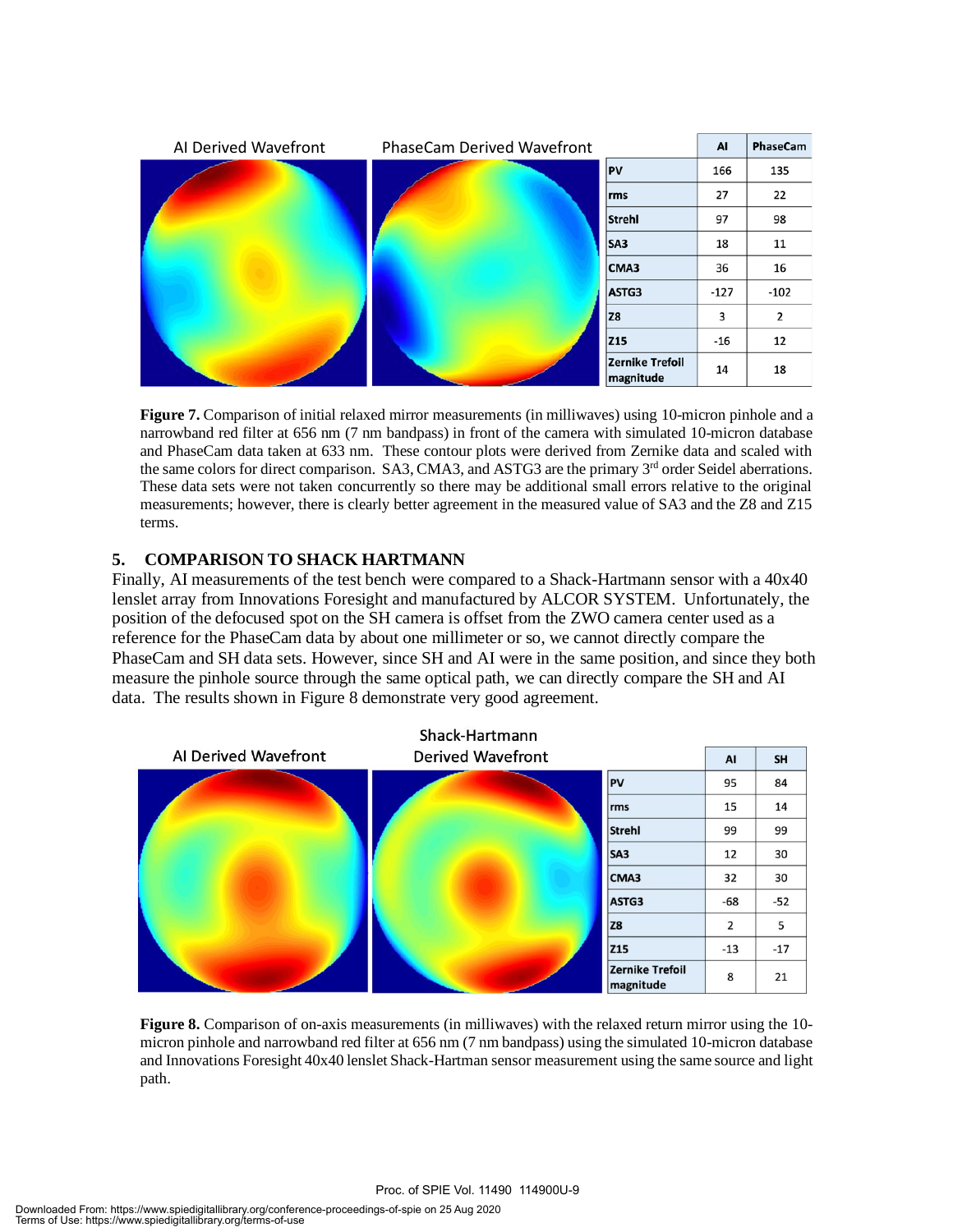#### **6. USING STELLAR SOURCES**

A key application that motivated this work is the alignment of multi-mirror telescopes using stars as a source. This application includes two additional considerations over the laboratory measurements presented here. First, the AI system must be trained to handle an obscured aperture and depending on the optical configuration, that may include training for additional structures in the pupil such as spider vanes. None of that is particularly difficult but as we've shown here, the accuracy of the output is dependent on the fidelity of the input.

The second consideration is atmospheric seeing, which ultimately limits the output accuracy that can be achieved. Kolmogorov's turbulence theory [15] provides the relationship between Fried's atmospheric coherence parameter r<sub>0</sub> and the stellar FWHM in radians, known as β, of the seeing limited star image.

$$
\beta \cong 0.98 \, \lambda/\tau_0 \tag{5}
$$

The long-exposure stellar profile is most accurately expressed using a Moffat function [16], however for most practical purposes, a Gaussian function will provide acceptable results for computing defocused star images and it is particularly easy implement. Using equation [5], the seeing induced Gaussian kernel width  $\sigma$ , in radians, is given by:

$$
\sigma = \frac{\beta}{2\sqrt{2\ln(2)}} \approx 0.42 \frac{\lambda}{r_0} \tag{6}
$$

Under the sky, data can be taken using exposures ranging from 0.1 to 100 seconds to produce a time averaged PSF that can be matched by the AI system to a database of low-pass Gaussian filtered defocused spot images computed using equations 3 and spatially blurred using the bandwidth limit imposed by equation 6. The AI system can be trained to recognize and report values of  $\beta$  to monitor seeing quality as well as the desired Zernike terms.



**Figure 9.** Alignment of a 0.6m, F/8 Ritchey Chretien telescope secondary mirror tilt using a star with a 550 nm filter. A) The pre-alignment wavefront and computed PSF with rms = 0.25wv and Strehl = 14%. Seeing reported at 1.4 arc-sec. B) Post alignment wavefront and PSF with rms = 0.14 wv and Strehl = 43%. Seeing reported at 1.5 arc-sec. Secondary offset was not adjusted and residual astigmatic errors were judged acceptable. Data provided by Cyril Cavadore from ALCOR SYSTEM. With permission of Planète Mars Observatoire Hubert Reeves - Club d'Astronomie de MARS, Saint Romain le Désert, 07320 MARS, France.

Figure 9 shows the results for aligning a 0.6m RC telescope using the AI system describe here trained for atmospheric seeing with a star as the source. As discussed above, seeing acts as a low pass filter to attenuate the fine details in the diffraction pattern of the defocused star image, however the low spatial frequencies of the irradiance pattern maybe still be sufficient to retrieve the low order Zernike terms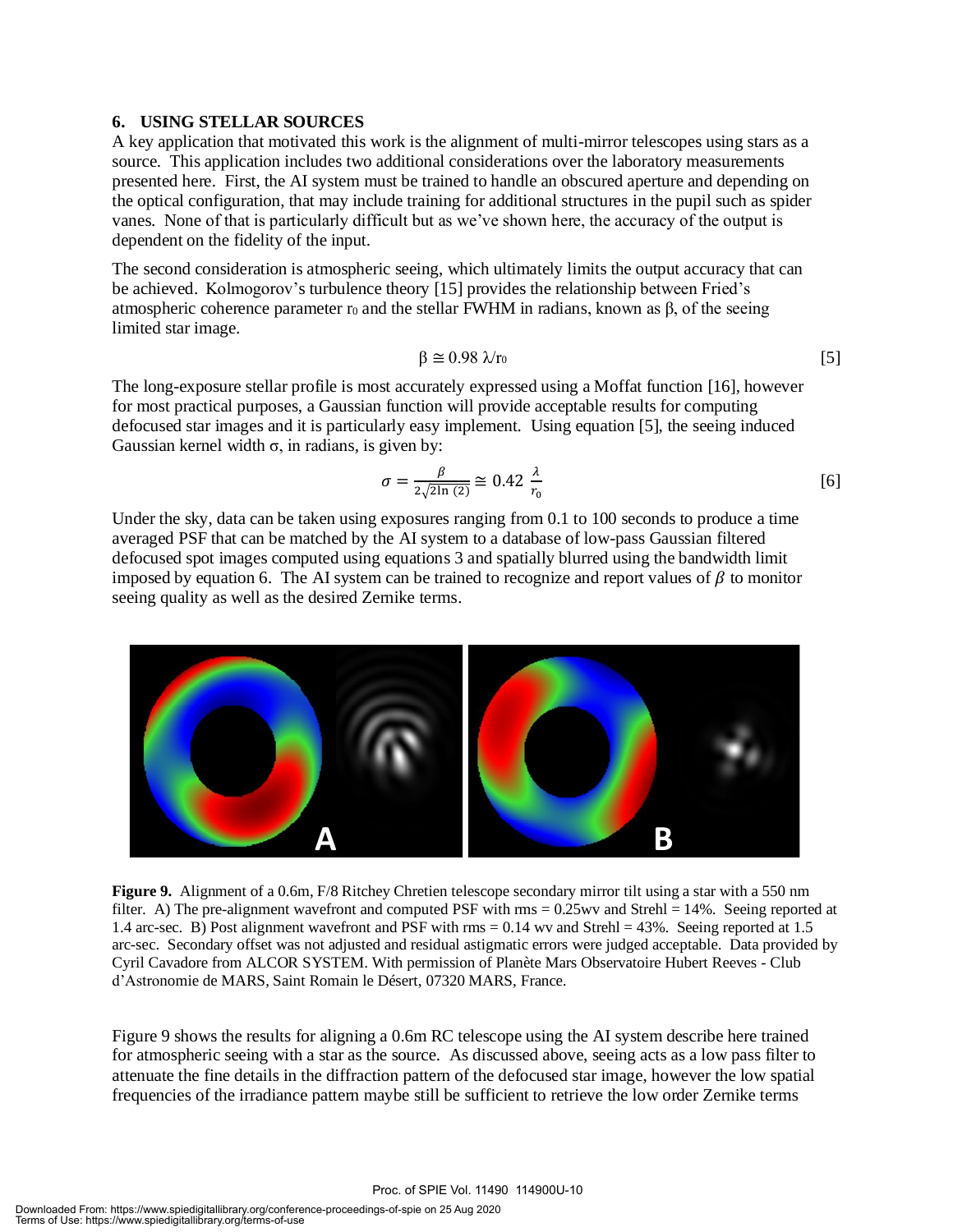with enough accuracy to achieve accurate telescope alignment. An initial comparison between this AI based wavefront sensing and the data from a 100x100 Shack-Hartmann sensor for this telescope indicates a good correlation. More work is needed to better characterize its performance under different seeing conditions, but initial results look very encouraging.

Since curvature wavefront sensing has been used, with success, for adaptive optics in astronomy [3], we could expect that the AI based approach may also work on short term exposures assuming that the synthetic database is made accordingly. The speckle nature of the images is probably less of a limitation than low SNR and the reduced contrast caused by atmospheric scintillation when using a single defocus star image. Hickson and Burley [4] have shown that the scintillation noise is typically less than about 2% of the curvature signal. More investigation is needed to explore the limitations of an AI based approach in the context of adaptive optics and higher order aberration terms.

#### **7. CONCLUSION**

The results here demonstrate that the AI system can produce repeatable results that closely correlate with other wavefront sensing methods. Clearly, the ultimate accuracy is limited by the fidelity of the training data, which must account for source coherence issues. But that's ultimately an indication of the sensitivity of the method. Clearly an advantage of using AI as a wavefront sensor is that it can eliminate the need for special hardware, such as a Shack-Hartmann sensor. In many cases, where a camera already looks at a point source, the only requirement is to be able to control focus and to run special software. Another advantage is that AI can be easily configured to measure wavefront performance across the field with a single frame as shown by Baudat [7]. It is also possible to configure the AI system to recognize wavefront errors as well as obscuration ratio and atmospheric seeing parameters at multiple points across the field--and all at the same time in a single frame!

One notable limitation of the AI approach is that since it relies on a single, direct measurement of irradiance, it is very sensitive to any stray light that is unrelated to the signal. Even small amounts of stray light can cause significant errors in the output so stray light control and digital image pre-processing becomes very important with this approach.

Finally, the authors want to thank 4D Technology for making a PhaseCam available and for their assistance in making these measurements possible, Gérard Bouvet president of the Club d'Astronomie de MARS for access to their 0.6m RC telescope of Planète Mars Observatoire Hubert Reeves, as well as Cyril Cavadore from ALCOR SYSTEM for using our approach and providing the data of the alignment of their telescope.

#### **References**

[1] A. Behr, "A proposal for the alignment of large telescopes", Astron. Astrophysics. 28, 355-358 (1973).

- [2] Suiter, Harold Richard, "Star Testing Astronomical Telescopes, A Manual for Optical Evaluation and Adjustment  $-2<sup>nd</sup>$  ed.", Willmann Bell, Inc., 2013
- [3] Claude Roddier and Fransois Roddier, "Wave-front reconstruction from defocused images and the testing of ground-based optical telescopes", J. Opt. Soc. Am. A/Vol. 10, No. 11 (November 1993)
- [4] Paul Hickson & Greg Burley, "Single-image wavefront curvature sensing", SPIE Adaptive Optics Astronomy, vol. 2201, 549-553 (1994)
- [5] Hickson, P, "Wave-front curvature sensing from a single defocused image", Vol. 11, No. 5, J. Opt. Soc. Am. A, 1667-1673 (May1994)